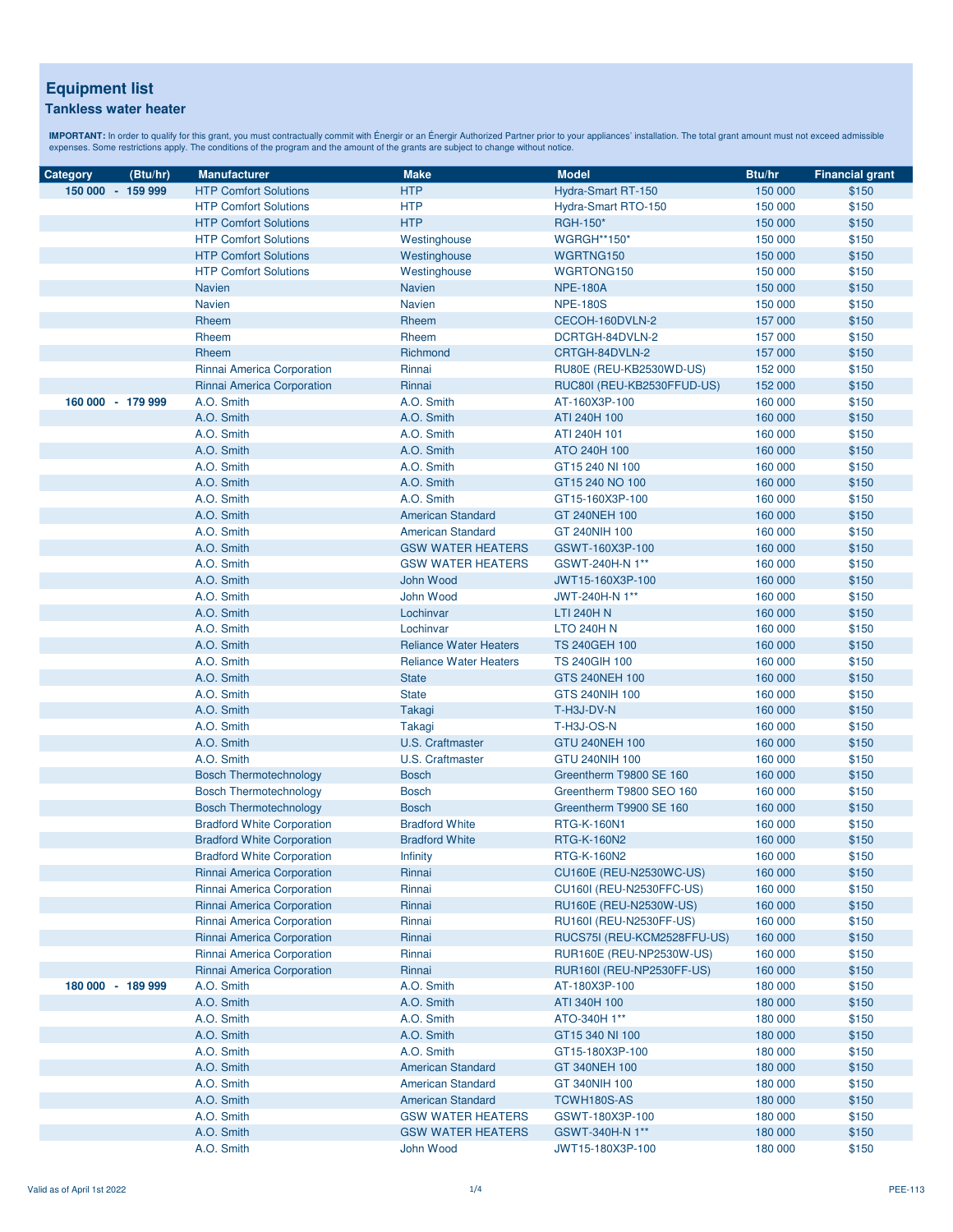| Category          | (Btu/hr) | <b>Manufacturer</b>               | <b>Make</b>                   | <b>Model</b>            | Btu/hr  | <b>Financial grant</b> |
|-------------------|----------|-----------------------------------|-------------------------------|-------------------------|---------|------------------------|
|                   |          | A.O. Smith                        | John Wood                     | JWT-340H-N 1**          | 180 000 | \$150                  |
|                   |          | A.O. Smith                        | Lochinvar                     | <b>LTI 340H N</b>       | 180 000 | \$150                  |
|                   |          | A.O. Smith                        | Lochinvar                     | <b>LTO 340H N</b>       | 180 000 | \$150                  |
|                   |          | A.O. Smith                        | <b>Reliance Water Heaters</b> | <b>TS 340GEH 100</b>    | 180 000 | \$150                  |
|                   |          | A.O. Smith                        | <b>Reliance Water Heaters</b> | <b>TS 340GIH 100</b>    | 180 000 | \$150                  |
|                   |          | A.O. Smith                        | <b>State</b>                  | GTS 340NEH 100          | 180 000 | \$150                  |
|                   |          | A.O. Smith                        | <b>State</b>                  | GTS 340NIH 100          | 180 000 | \$150                  |
|                   |          | A.O. Smith                        | Takagi                        | T-H3S-DV-N              | 180 000 | \$150                  |
|                   |          | A.O. Smith                        | Takagi                        | <b>T-H3S-OS-N</b>       | 180 000 | \$150                  |
|                   |          | A.O. Smith                        | U.S. Craftmaster              | GTU 340NEH 100          | 180 000 | \$150                  |
|                   |          | A.O. Smith                        | <b>U.S. Craftmaster</b>       | GTU 340NIH 100          | 180 000 | \$150                  |
|                   |          | <b>Navien</b>                     | <b>Navien</b>                 | <b>NPE-210A</b>         | 180 000 | \$150                  |
|                   |          | <b>Navien</b>                     | <b>Navien</b>                 | <b>NPE-210S</b>         | 180 000 | \$150                  |
|                   |          |                                   | <b>Noritz</b>                 | EZ98DV                  |         | \$150                  |
|                   |          | <b>Noritz America Corporation</b> |                               | NRC98DV                 | 180 000 | \$150                  |
|                   |          | <b>Noritz America Corporation</b> | Noritz<br><b>Noritz</b>       | NRCP982-DV-NG           | 180 000 | \$150                  |
|                   |          | <b>Noritz America Corporation</b> | <b>Noritz</b>                 | NRCP98-DV               | 180 000 |                        |
|                   |          | <b>Noritz America Corporation</b> |                               |                         | 180 000 | \$150                  |
|                   |          | Radiant Bruciatori S.P.A.         | Radiant                       | <b>SFK 55</b>           | 188 000 | \$150                  |
|                   |          | Rheem                             | Rheem                         | CECOH-180DVLN-2         | 180 000 | \$150                  |
|                   |          | Rheem                             | Rheem                         | ECOH-180DVRHLN          | 180 000 | \$150                  |
|                   |          | Rheem                             | Rheem                         | RTGH-RH10DVLN           | 180 000 | \$150                  |
|                   |          | Rheem                             | Ruud                          | RUTGH-RH10DVLN          | 180 000 | \$150                  |
|                   |          | Rinnai America Corporation        | Rinnai                        | RU180E (REU-N2934W-US)  | 180 000 | \$150                  |
|                   |          | Rinnai America Corporation        | Rinnai                        | RU180I (REU-N2934FF-US) | 180 000 | \$150                  |
| 190 000 - 200 000 |          | A.O. Smith                        | A.O. Smith                    | <b>ACT-199I-N</b>       | 199 900 | \$150                  |
|                   |          | A.O. Smith                        | A.O. Smith                    | <b>ACT-1990-N</b>       | 199 000 | \$150                  |
|                   |          | A.O. Smith                        | A.O. Smith                    | AT-199X3P-100           | 199 000 | \$150                  |
|                   |          | A.O. Smith                        | A.O. Smith                    | ATI 540H 100            | 199 000 | \$150                  |
|                   |          | A.O. Smith                        | A.O. Smith                    | <b>ATI 540P N</b>       | 199 000 | \$150                  |
|                   |          | A.O. Smith                        | A.O. Smith                    | ATI-540HX3-N 1**        | 199 000 | \$150                  |
|                   |          | A.O. Smith                        | A.O. Smith                    | ATO 540H 100            | 199 000 | \$150                  |
|                   |          | A.O. Smith                        | A.O. Smith                    | ATO 540H 101            | 199 000 | \$150                  |
|                   |          | A.O. Smith                        | A.O. Smith                    | <b>ATO 540P N</b>       | 199 000 | \$150                  |
|                   |          | A.O. Smith                        | A.O. Smith                    | ATO-540HX3-N 1**        | 199 000 | \$150                  |
|                   |          | A.O. Smith                        | A.O. Smith                    | GT15 540 NI 100         | 199 000 | \$150                  |
|                   |          | A.O. Smith                        | A.O. Smith                    | GT15 540 NO 100         | 199 000 | \$150                  |
|                   |          | A.O. Smith                        | A.O. Smith                    | GT15 540P NI 100        | 199 000 | \$150                  |
|                   |          | A.O. Smith                        | A.O. Smith                    | GT15-199X3P-100         | 199 000 | \$150                  |
|                   |          | A.O. Smith                        | A.O. Smith                    | GT15C 540 NI 100        | 199 000 | \$150                  |
|                   |          | A.O. Smith                        | A.O. Smith                    | GT15C-540NI 1**         | 199 000 | \$150                  |
|                   |          | A.O. Smith                        | A.O. Smith                    | TK-540X3-NEH 1**        | 199 000 | \$150                  |
|                   |          | A.O. Smith                        | A.O. Smith                    | TK-540X3-NIH 1**        | 199 000 | \$150                  |
|                   |          | A.O. Smith                        | American                      | GT-540X3-NEH 1**        | 199 000 | \$150                  |
|                   |          | A.O. Smith                        | American                      | GT-540X3-NIH 1**        | 199 000 | \$150                  |
|                   |          | A.O. Smith                        | <b>American Standard</b>      | GT 540NEH 100           | 199 000 | \$150                  |
|                   |          | A.O. Smith                        | <b>American Standard</b>      | GT 540NIH 100           | 199 000 | \$150                  |
|                   |          | A.O. Smith                        | <b>American Standard</b>      | GT 540P NEH             | 199 000 | \$150                  |
|                   |          | A.O. Smith                        | <b>American Standard</b>      | <b>GT 540P NIH</b>      | 199 000 | \$150                  |
|                   |          | A.O. Smith                        | <b>American Standard</b>      | <b>MCT-199I-N</b>       | 199 900 | \$150                  |
|                   |          | A.O. Smith                        | <b>American Standard</b>      | <b>MCT-1990-N</b>       | 199 000 | \$150                  |
|                   |          | A.O. Smith                        | <b>American Standard</b>      | TCWH199S-AS             | 199 000 | \$150                  |
|                   |          | A.O. Smith                        | <b>GSW WATER HEATERS</b>      | GSWT-199X3P-100         | 199 000 | \$150                  |
|                   |          | A.O. Smith                        | <b>GSW WATER HEATERS</b>      | GSWT-540H-N 1**         | 199 000 | \$150                  |
|                   |          | A.O. Smith                        | <b>GSW WATER HEATERS</b>      | GSWT-540P-N 1**         | 199 000 | \$150                  |
|                   |          | A.O. Smith                        | John Wood                     | JCT-199-N 1**           | 199 000 | \$150                  |
|                   |          | A.O. Smith                        | John Wood                     | JWT15-199X3P-100        | 199 000 | \$150                  |
|                   |          | A.O. Smith                        | John Wood                     | JWT-540H-N 1**          | 199 000 | \$150                  |
|                   |          | A.O. Smith                        | Lochinvar                     | LTI 540H N              | 199 000 | \$150                  |
|                   |          | A.O. Smith                        | Lochinvar                     | <b>LTI 540P N</b>       | 199 000 | \$150                  |
|                   |          | A.O. Smith                        | Lochinvar                     | LTI-540HX3-N 1**        | 199 000 | \$150                  |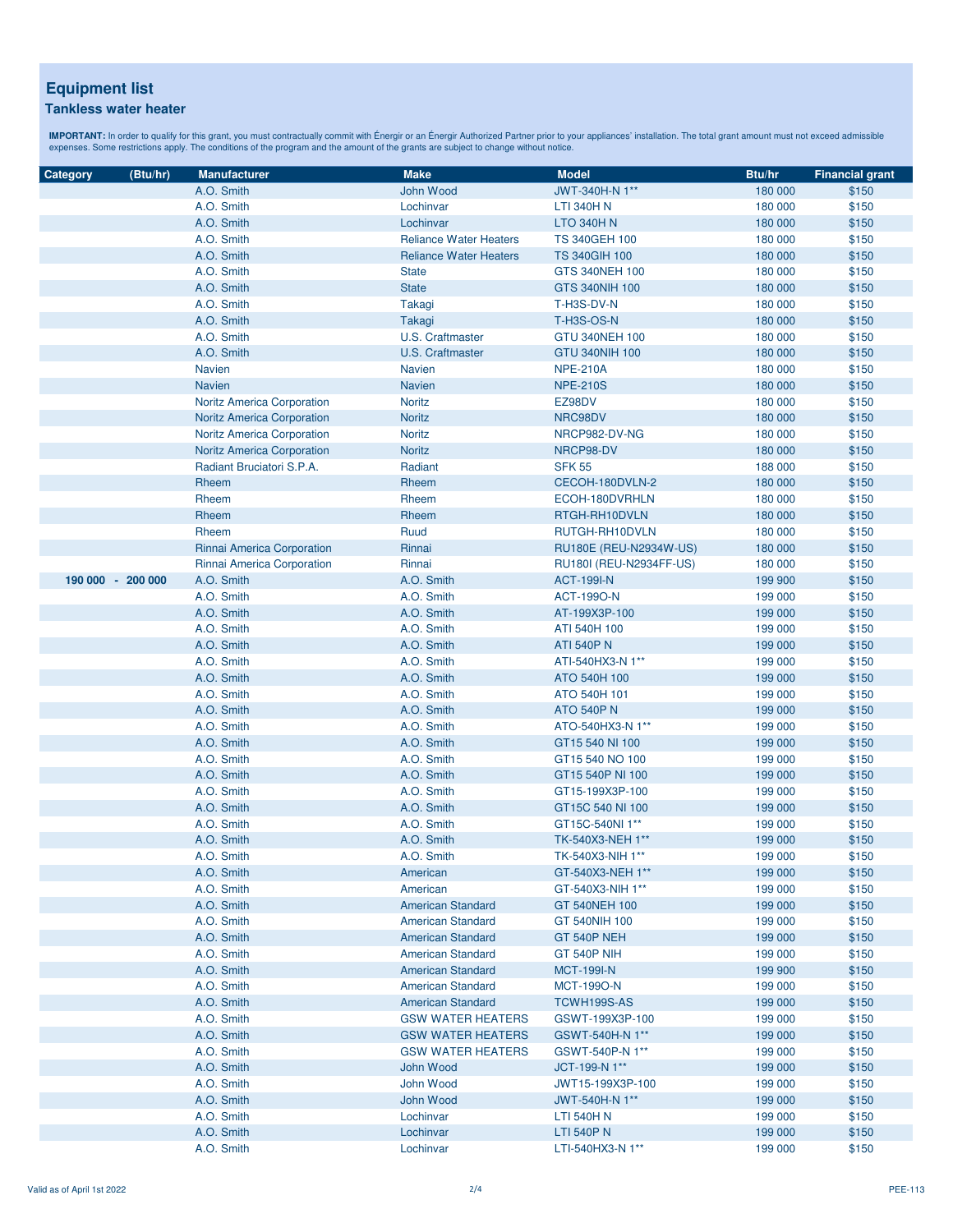| Category | (Btu/hr) | <b>Manufacturer</b>                  | <b>Make</b>                             | <b>Model</b>             | Btu/hr  | <b>Financial grant</b> |
|----------|----------|--------------------------------------|-----------------------------------------|--------------------------|---------|------------------------|
|          |          | A.O. Smith                           | Lochinvar                               | <b>LTO 540H N</b>        | 199 000 | \$150                  |
|          |          | A.O. Smith                           | Lochinvar                               | <b>LTO 540P N</b>        | 199 000 | \$150                  |
|          |          | A.O. Smith                           | Lochinvar                               | LTO-540HX3-N 1**         | 199 000 | \$150                  |
|          |          | A.O. Smith                           | <b>Reliance Water Heaters</b>           | <b>TS 540GEH 100</b>     | 199 000 | \$150                  |
|          |          |                                      | <b>Reliance Water Heaters</b>           | <b>TS 540GIH 100</b>     |         |                        |
|          |          | A.O. Smith                           |                                         |                          | 199 000 | \$150                  |
|          |          | A.O. Smith                           | <b>Reliance Water Heaters</b>           | TS 540P GEH              | 199 000 | \$150<br>\$150         |
|          |          | A.O. Smith                           | <b>Reliance Water Heaters</b>           | TS 540P GIH              | 199 000 |                        |
|          |          | A.O. Smith                           | <b>Reliance Water Heaters</b>           | TS 540P NEH              | 199 000 | \$150                  |
|          |          | A.O. Smith                           | <b>Reliance Water Heaters</b>           | <b>TS 540P NIH</b>       | 199 000 | \$150                  |
|          |          | A.O. Smith                           | RELIANCE WATER HEATER: TS-540X3-GEH 1** |                          | 199 000 | \$150                  |
|          |          | A.O. Smith                           | RELIANCE WATER HEATER: TS-540X3-GIH 1** |                          | 199 000 | \$150                  |
|          |          | A.O. Smith                           | <b>State</b>                            | GTS 540NEH 100           | 199 000 | \$150                  |
|          |          | A.O. Smith                           | <b>State</b>                            | GTS 540NIH 100           | 199 000 | \$150                  |
|          |          | A.O. Smith                           | <b>State</b>                            | GTS 540P NEH             | 199 000 | \$150                  |
|          |          | A.O. Smith                           | <b>State</b>                            | GTS 540P NIH             | 199 000 | \$150                  |
|          |          | A.O. Smith                           | <b>State</b>                            | GTS-540X3-NEH 1**        | 199 000 | \$150                  |
|          |          | A.O. Smith                           | <b>State</b>                            | GTS-540X3-NIH 1**        | 199 000 | \$150                  |
|          |          | A.O. Smith                           | <b>State</b>                            | <b>SCT-199I-N</b>        | 199 900 | \$150                  |
|          |          | A.O. Smith                           | <b>State</b>                            | <b>SCT-1990-N</b>        | 199 000 | \$150                  |
|          |          | A.O. Smith                           | Takagi                                  | <b>TCT-199I-N</b>        | 199 900 | \$150                  |
|          |          | A.O. Smith                           | Takagi                                  | <b>TCT-1990-N</b>        | 199 000 | \$150                  |
|          |          | A.O. Smith                           | Takagi                                  | T-H3-DV-N                | 199 000 | \$150                  |
|          |          | A.O. Smith                           | Takagi                                  | <b>T-H3-OS-N</b>         | 199 000 | \$150                  |
|          |          | A.O. Smith                           | Takagi                                  | <b>TK 540P NEH</b>       | 199 000 | \$150                  |
|          |          | A.O. Smith                           | Takagi                                  | <b>TK 540P NIH</b>       | 199 000 | \$150                  |
|          |          | A.O. Smith                           | <b>U.S. Craftmaster</b>                 | <b>GTU 540NEH 100</b>    | 199 000 | \$150                  |
|          |          | A.O. Smith                           | <b>U.S. Craftmaster</b>                 | <b>GTU 540NIH 100</b>    | 199 000 | \$150                  |
|          |          | A.O. Smith                           | U.S. Craftmaster                        | GTU 540P NEH             | 199 000 | \$150                  |
|          |          | A.O. Smith                           | <b>U.S. Craftmaster</b>                 | GTU 540P NIH             | 199 000 | \$150                  |
|          |          | A.O. Smith                           | U.S. Craftmaster                        | GTU-540-NIH 1**          | 199 000 | \$150                  |
|          |          | <b>Bosch Thermotechnology</b>        | <b>Bosch</b>                            | Greentherm T9800 SE 199  | 199 000 | \$150                  |
|          |          | <b>Bosch Thermotechnology</b>        | <b>Bosch</b>                            | Greentherm T9800 SEO 199 | 199 000 | \$150                  |
|          |          | <b>Bosch Thermotechnology</b>        | <b>Bosch</b>                            | Greentherm T9900 SE 199  | 199 000 | \$150                  |
|          |          | <b>Bosch Thermotechnology</b>        | <b>Bosch</b>                            | Greentherm T9900i SE 199 | 199 000 | \$150                  |
|          |          | <b>Bradford White Corporation</b>    | <b>Bradford White</b>                   | <b>RTG-K-199N1</b>       | 199 000 | \$150                  |
|          |          | <b>Bradford White Corporation</b>    | <b>Bradford White</b>                   | RTG-K-199N2              | 199 000 | \$150                  |
|          |          | <b>Bradford White Corporation</b>    | <b>Infinity</b>                         | <b>RTG-K-199N1</b>       | 199 000 | \$150                  |
|          |          | <b>Glow Technologies Inc</b>         | <b>Glow Brand</b>                       | Glow T180                | 199 900 | \$150                  |
|          |          | <b>HTP Comfort Solutions</b>         | <b>HTP</b>                              | CGH-199*                 | 199 900 | \$150                  |
|          |          | <b>HTP Comfort Solutions</b>         | <b>HTP</b>                              | Hydra-Smart RT-199       | 199 000 | \$150                  |
|          |          | <b>HTP Comfort Solutions</b>         | <b>HTP</b>                              | Hydra-Smart RTC-199      | 199 000 | \$150                  |
|          |          | <b>HTP Comfort Solutions</b>         | <b>HTP</b>                              | Hydra-Smart RTCO-199     | 199 000 | \$150                  |
|          |          | <b>HTP Comfort Solutions</b>         | <b>HTP</b>                              | Hydra-Smart RTO-199      | 199 000 | \$150                  |
|          |          | <b>HTP Comfort Solutions</b>         | <b>HTP</b>                              | RGH-199*                 | 199 000 | \$150                  |
|          |          | <b>HTP Comfort Solutions</b>         | Westinghouse                            | <b>WGCGH**199*</b>       | 199 900 | \$150                  |
|          |          | <b>HTP Comfort Solutions</b>         | Westinghouse                            | <b>WGRGH**199*</b>       | 199 000 | \$150                  |
|          |          | <b>HTP Comfort Solutions</b>         | Westinghouse                            | WGRTCNG199               | 199 000 | \$150                  |
|          |          | <b>HTP Comfort Solutions</b>         | Westinghouse                            | WGRTCONG199              | 199 000 | \$150                  |
|          |          | <b>HTP Comfort Solutions</b>         | Westinghouse                            | WGRTNG199                | 199 000 | \$150                  |
|          |          | <b>HTP Comfort Solutions</b>         | Westinghouse                            | WGRTONG199               | 199 000 | \$150                  |
|          |          | Intellihot Green Technologies        | Intellihot                              | i200                     | 199 000 | \$150                  |
|          |          | <b>Intellihot Green Technologies</b> | Intellihot                              | i200P                    | 199 000 | \$150                  |
|          |          | <b>Laars Heating Systems</b>         | <b>Mascot ST</b>                        | MSTWW199N                | 199 000 | \$150                  |
|          |          | <b>Navien</b>                        | <b>Navien</b>                           | <b>NPE-240A</b>          | 199 000 | \$150                  |
|          |          | <b>Navien</b>                        | <b>Navien</b>                           | <b>NPE-240S</b>          | 199 000 | \$150                  |
|          |          | Noritz America Corporation           | <b>Noritz</b>                           | <b>EZ111DV</b>           | 199 000 | \$150                  |
|          |          | <b>Noritz America Corporation</b>    | Noritz                                  | NCC199CDV                | 199 000 | \$150                  |
|          |          | Noritz America Corporation           | <b>Noritz</b>                           | NCC199DV                 | 199 000 | \$150                  |
|          |          | Noritz America Corporation           | Noritz                                  | NRC111DV                 | 199 000 | \$150                  |
|          |          | <b>Noritz America Corporation</b>    | Noritz                                  | NRCP1112-DV-NG           | 199 000 | \$150                  |
|          |          |                                      |                                         |                          |         |                        |